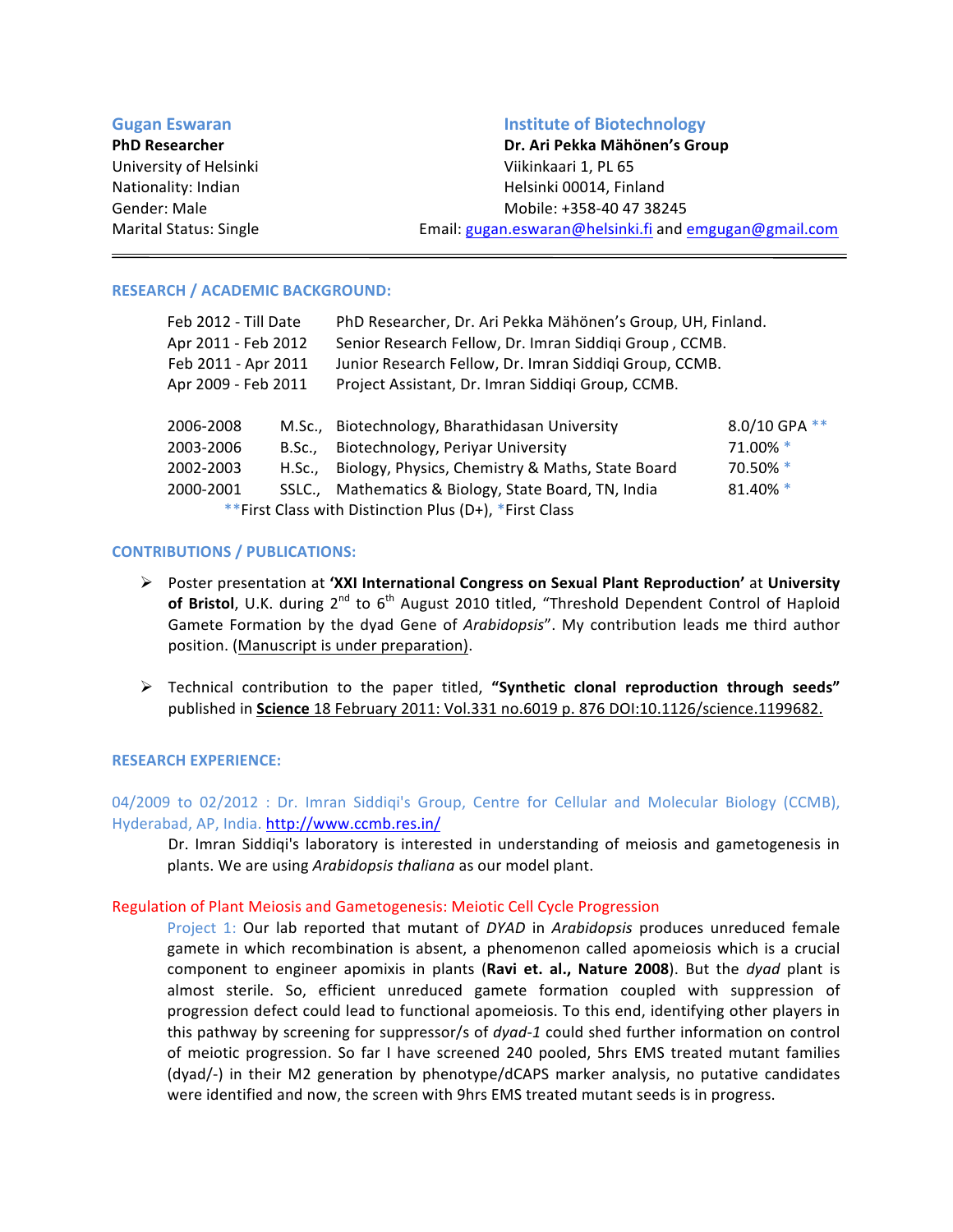Alternatively, the arrest/progression defect of *dyad* could be due to a putative check point, given the fact that majority of the chalazal end dyad cells express a functional megaspore specific marker. Thus, over expressing cell cycle regulator/s may release the arrest of *dyad*. So, we made over expressing constructs for various cell cycle regulators under conditional inducible system. We are in the process of generating transgenic plants.

Project 2: "Threshold Dependent Control of Haploid Gamete Formation". SWI1/DYAD is required for early events of meiosis I in Arabidopsis. Mutation in SWI1/DYAD affects sister chromatid cohesion, recombination initiation and meiosis progression. A weak allele of SWI1/DYAD (*dyad*) leads to production of both reduced (~25%) and unreduced female gametes (60%) along with a few aneuploid gametes. The unreduced female gametes were previously shown to have formed without recombination. This bimodal distribution of female gametes led to the hypothesis of a plausible role of achiasmatic reductional segregation in haploid gamete formation in *dyad*. In this study, we have examined recombination in haploid female gametes. Our results show that haploid gametes undergo normal levels of recombination; ruling out achiasmatic reductional segregation as a mechanism for haploid gamete formation. Additional experiments support a threshold dependent mechanism for genome-wide control of recombination initiation and reductional chromosome segregation by SWI1/DYAD during meiosis. (Manuscript is under preparation for publishing this work).

Project 3: To understand the functions/role of meiotic specific genes (candidate genes) during meiosis in *Arabidopsis thaliana*, promoters of various meiotic specific genes like Functional Megaspore specific (FM1&FM2), Embryo Specific (ES1&ES2), DYAD and DMC were cloned under conditional inducible system. These stable lines can be used for further research purpose.

## Meiotic Chromosome Organization:

*Arabidopsis* DUET\* is\* specific\* for\* male\* meiotic\* transcriptional\* regulation\* and\* chromatin/cytoskeletal\* organization.\* *duet* shows\* complete male\* sterility\* and\* while female gametophyte development is unaffected. The only recognizable region of DUET is "C-terminal PHD finger" which has the affinity to modified histones. Deletion of PHD domain is sufficient to confer male sterility. Our Biochemical analysis reveals that point mutation in the conserved amino acids of the PHD domain can change the affinity of this protein with modified histones. In this project I made transgenic plants with seven independent point mutations in the conserved PHD region and analyzed them in homozygous *duet* (sterile) background to score the effect invivo.

Along with the above-mentioned projects I also helped the PhD students and Post Doctoral Fellows as well as trained several summer students in the lab for their Cloning/Gateway, Agtransformation, crossing, genotyping, marker analysis, Protein expression, Western blotting, and Flow cytometry for ploidy analysis.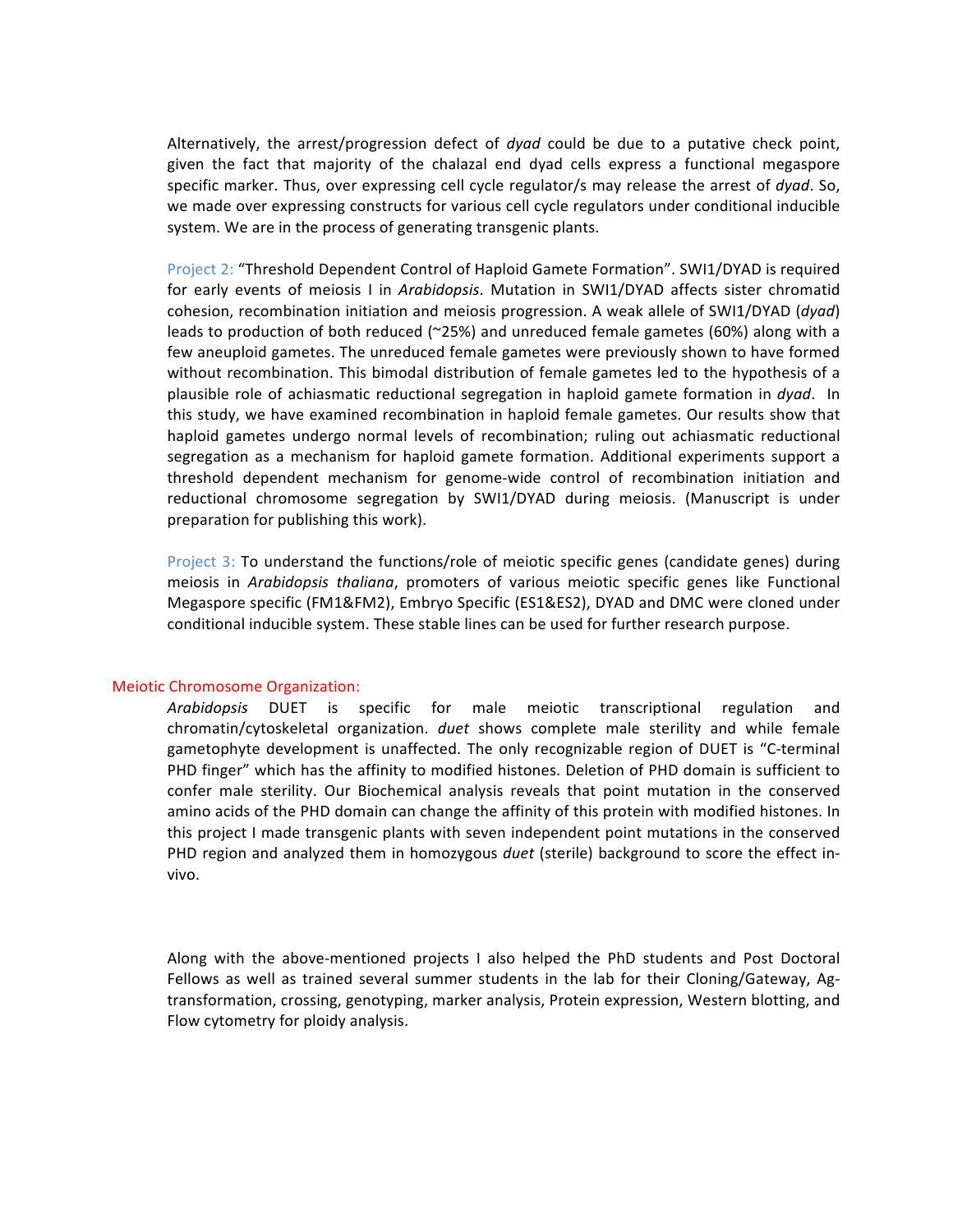12/2007 to 04/2008: Master Thesis Research, Dr. Bashir Mohammad Khan, Head of Bio-Chemical Division, National Chemical Laboratory (NCL), Pune, India. http://www.ncl-india.org/

Thesis Title: Cloning and Heterologous Expression of Lignin Biosynthetic Pathway Gene 4-*Coumarate: CoA Ligase (4CL) in Leucaena leucocephala.* 

Lignin is the most abundant component in plants next to cellulose content. Though it is essential for plant survival, Lignin has negative impact in paper and pulp industries while bleaching process. Thus transgenic plants, which have less lignin content, would help paper and pulp industries. Genes involved in Lignin biosynthesis pathway were knockdown individually and these knock down lines needed to be characterized. I have worked on one such gene namely 4CL involved in lignin biosynthesis. To characterize the level of expression of this protein in plants, I had cloned a fragment of this gene and expressed it for antibody production. These antibodies were used in ELISA against 4CL proteins which were isolated at different time points as well as different parts of the plant of *Leucaena leucocephala*.

05/2007 to 07/2007: Summer Thesis Research, Dr. Imran Siddiqi's Laboratory, Centre for Cellular and Molecular Biology (CCMB), Hyderabad, India. http://www.ccmb.res.in/

Thesis Title: Cloning and over expression of DYAD: A gene required for meiotic progression in *Arabidopsis thaliana.* 

DYAD is a novel plant specific protein expressed in the early stages of megasporogenesis and is involving in the reductional chromosome segregation in *Arabidopsis thaliana*. In order to elucidate the function of DYAD, a biochemical approach was taken where full and several fragments of DYAD protein were cloned, expressed and induced at various time points.

### LABORATORY SKILLS:

- $\triangleright$  PCR: Site Directed Mutagenesis, Genotyping, dCAPS and SSR marker analysis.
- $\triangleright$  Protein over expression and purification using Ni-NTA, GST Beads, Western Blotting.
- $\triangleright$  Flow cytometry for ploidy analysis, Meiotic spreads
- $\triangleright$  Nucleic acid (DNA, RNA) isolation from various sources, DNA Sequencing.
- $\triangleright$  Standard recombinant DNA techniques, ; Gateway cloning, Manual cloning involving Restriction digestion, Ligation, etc.,
- $\triangleright$  Gel Electrophoresis: Native and SDS-PAGE, Agarose gel.
- $\triangleright$  Basic Spectrometric, Microbiological and Plant tissue culture and Microscopy techniques.
- **▶ Arabidopsis Genetics, Crossing, Promoter GUS analysis, RNAi, Ag-mediated transformation.**
- $\triangleright$  Basic Bioinformatics Tools.

### HONORS / FELLOWSHIPS:

- E Received Department of Biotechnology-Senior Research Fellowship (DBT-SRF, Govt of India) from April 2011 to March 2012 for conducting research works in Centre for Cellular and Molecular Biology (CCMB), under the supervision of Dr. Imran Siddiqi on "Identification of genes from *Arabidopsis* for engineering of apomixis".
- > Received Council for Scientific and Industrial Research (CSIR, Govt of India) Project Assistant-II Fellowship from April 2009 to March 2011 for the research work on "Apomixis Technologies for Increasing Yield of Food Crops in Developing Countries" under the supervision of Dr. Imran Siddigi in Centre for Cellular and Molecular Biology.
- $\triangleright$  Selected for Summer Training Research Program from 15<sup>th</sup> May to 15<sup>th</sup> July 2007 at Centre for Cellular and Molecular Biology under the supervision of Dr. Imran Siddiqi, Hyderabad, AP, India.